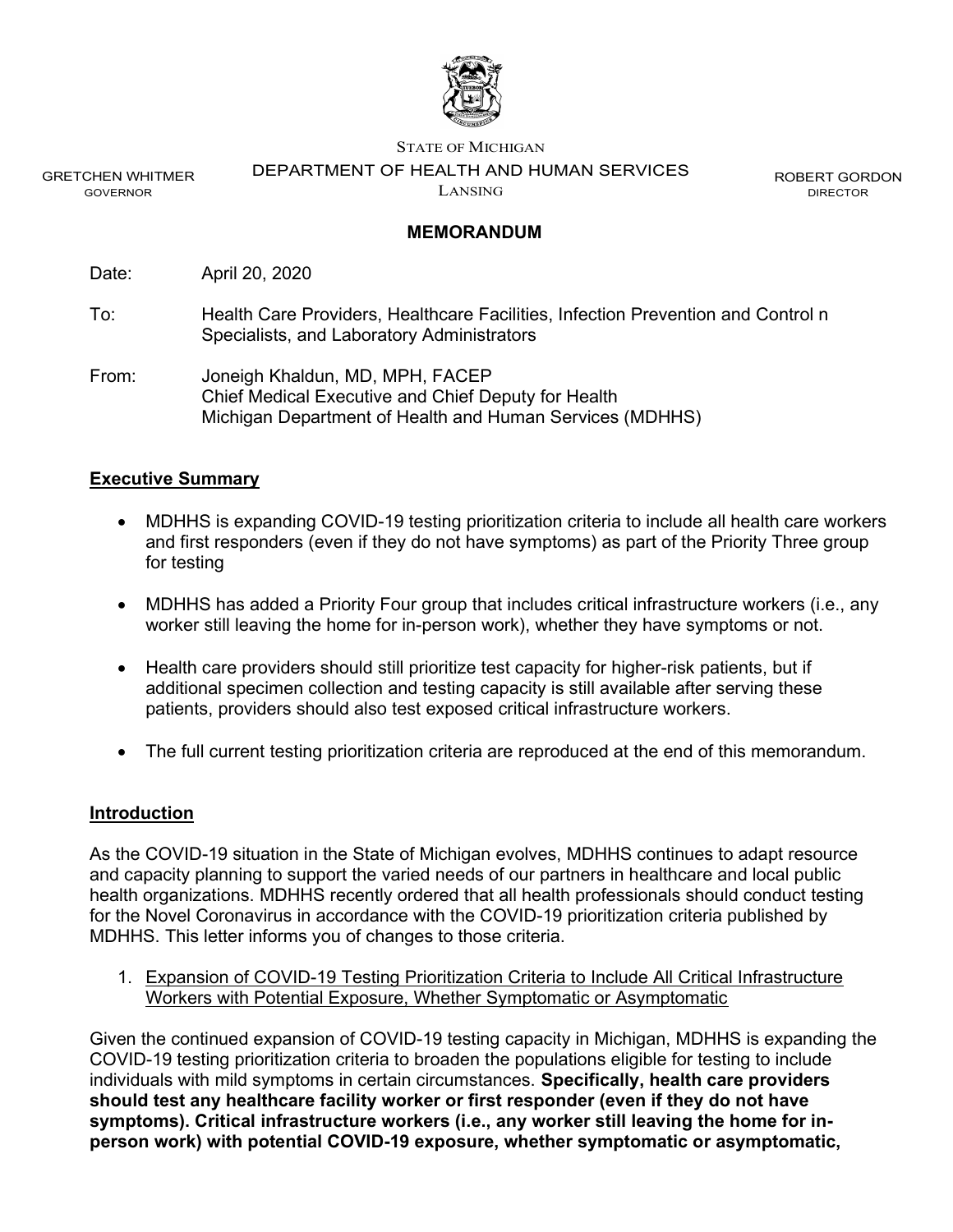Health Care Provider, Healthcare Facilities, Infection Control, and Laboratory Administrators April 20, 2020 Page 2

### should be tested as well, so long as adequate specimen collection and test processing capacity remains after serving all known patients in higher-priority testing categories.

The U.S. Centers for Disease Control and Prevention (CDC) have issued clinical guidance to help prioritize COVID-19 testing resources that, unfortunately, remain too scare nationwide. These guidelines (https://www.cdc.gov/coronavirus/2019-ncov/hcp/clinical-criteria.html) group patients into Priority One, Priority Two, and Priority Three categories, reflecting risk of severe illness and other considerations like integrity of the healthcare system.

Providers must continue to follow MDHHS prioritization criteria and must prioritize test capacity for populations from Priority One, Priority Two, and Priority Three patients; these priorities are reproduced at the end of this memorandum. If capacity remains after serving patients from those priority populations, providers should test all critical infrastructure workers with potential COVID-19 exposure, whether symptomatic or asymptomatic. This population is not prioritized by the CDC guidelines.

MDHHS recognizes that population health needs, patient characteristics, and testing capacity vary significantly across the state, and this system seeks to broaden eligibility for testing to fully take advantage of available test capacity in the state, while still ensuring that the highest-risk patients can access testing resources. It is also important to note that Michigan is seeing alarming racial disparities in COVID-19 cases and deaths, with African Americans consisting of 14% of the state's population, but 33% of cases and 40% of deaths. Clinicians should be mindful of this disparity and have heightened awareness when considering testing and treatment strategies in this patient population.

Health care providers should assess available testing resources on a periodic basis (e.g., weekly) and determine if resources are sufficient to serve asymptomatic critical infrastructure workers, alongside other priority populations.

Please note that testing asymptomatic critical infrastructure workers does not change precautions that should be taken to decrease COVID-19 spread, including quarantine of exposed individuals, and that a negative test result reflects infection status at a point in time. An individual may receive a negative test result soon after exposure but later develop an infection.

As a reminder, per the March 24, 2020 MDHHS Emergency Order, all CLIA-certified laboratories in Michigan are required to comply with prioritization criteria as promulgated by MDHHS. This includes Public Health, commercial, and healthcare facility laboratories. We believe that these clarifications and this expansion of prioritization criteria will help to improve access to COVID-19 testing.

#### This expanded prioritization criteria will take effect at 8:00 AM on April 21, 2020.

## 2. Full COVID-19 Testing Prioritization Criteria Currently in Effect

As a reminder, the current MDHHS COVID-19 testing prioritization criteria are as follows:

Priority One

- Hospitalized Patients
- Healthcare facility workers with symptoms;